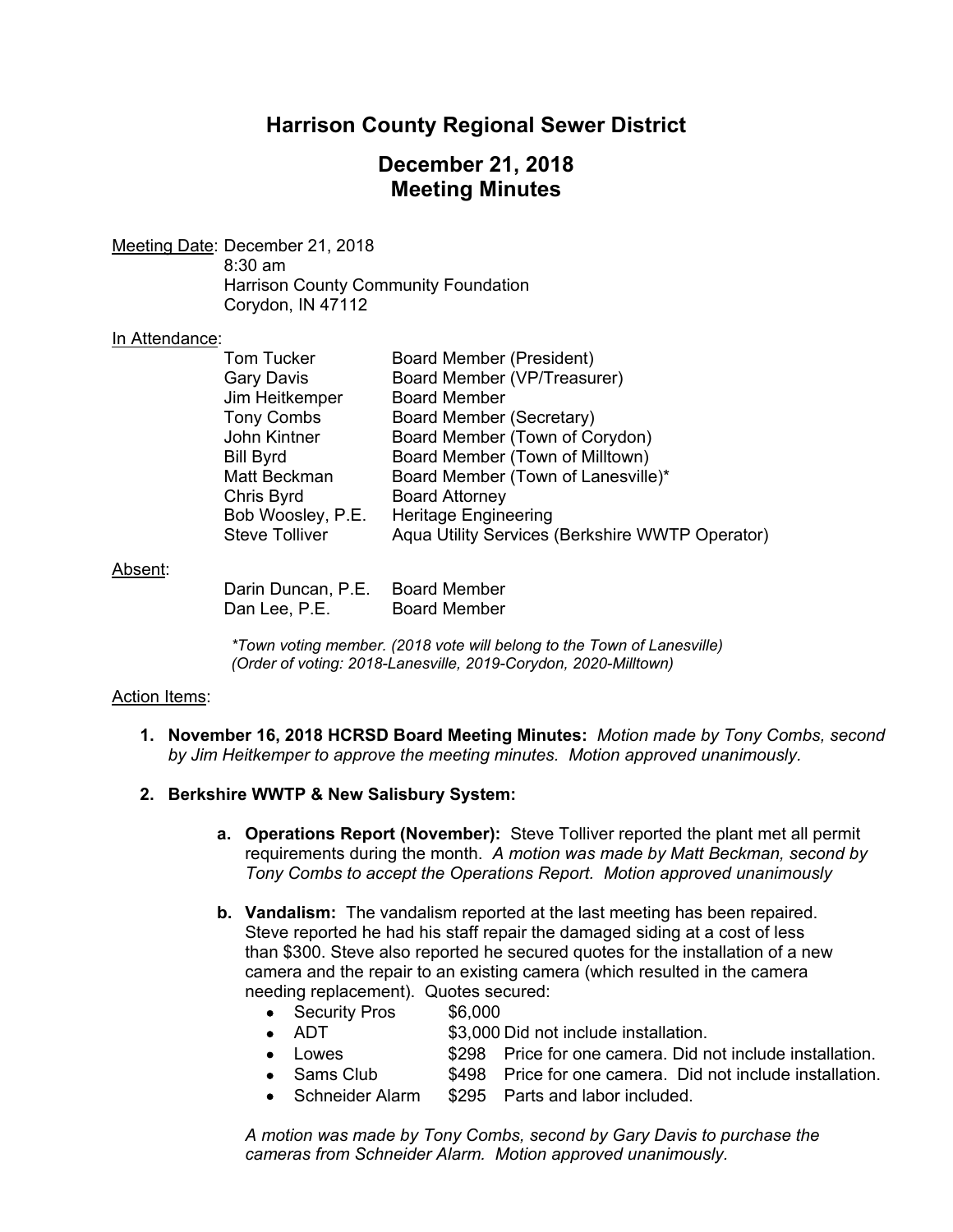HCRSD Mtg Minutes December 21, 2018 Page 2 of 3

- **c. Infiltration Issues:** Bob Woosley reported that he and Steve Tolliver met with Nathan Smith (Mobile Home Park owner) via a conference call on December 4<sup>th</sup> to discuss the infiltration in their private collection system that serves the mobile home park. Nathan indicated they would be more than willing to turn over the collection system to the HCRSD. They are not interested in being in the sewer business. Bob has asked Jill Saegesser (with River Hills Development) to investigate grant options for the possible installation of a new collection system. Correcting the infiltration issues will likely require the installation of a new system. Jill is currently investigation the options available to the HCRSD. Bob will ask Jill to attend the January meeting to discuss further.
- **3. Lanesville Interchange (Research Boulevard Sanitary Sewer Extension to serve JC Moag):** Discussion was held on the possibility of waiving the Capacity Fee and Inspection Fees for this project. *A motion was made by Tony Combs, seconded by Jim Heitkemper that allows the Tap Fee to be waived but all other fees shall still apply and be paid. Motion approved unanimously.*
- **4. Milltown Sewer System:** Bill Byrd updated the Board on the Town's presentation to Harrison County Commissioners on December 3, 2018. Bill and Bob Woosley made the presentation to the Commissioners. The Commissioners seemed supportive of the project and asked that the Town return in 2019 to ask again for the funding support (they tabled the request officially for now). The Commissioners mentioned they have a couple of large items to fund that they want to address first before making a commitment to the Town. Bill noted the request to the Commissioners was for \$450,000. The Town is seeking to secure an OCRA Grant for the project. The deadline for submittal of the OCRA grant is June 28, 2019. Bob and Bill will return to the Commissioners in April 2019.

### **5. Treasurers Report:**

- **a.** *Motion made by Tony Combs, second by Matt Beckman to approve the November Treasurer's Report. Motion approved unanimously.*
- **b.** *Motion made by Gary Davis, second by Tony Combs to pay the following claims. Motion approved unanimously.*

### *District Checking Account:*

| i. Harrison REMC-WWTP electric service                         | \$1,416.44 |
|----------------------------------------------------------------|------------|
| ii. Duke Energy - lift station electric service                | \$26.16    |
| iii. Aqua Utility Services - WWTP Op., LS Maint., Misc. Maint. | \$3,702.25 |
| iv. Town of Corydon - Nov sewer bills                          | \$4,412.20 |
| v. Heritage Eng. - retainer/website hosting                    | \$890.45   |
| vi. Dillman, Chastain, & Byrd: Meeting attendance              | \$100.00   |

- **6. Election of Officers:** *A motion was made by Tony Combs, second by Jim Heitkemper to retain all current officers for 2019. Motion approved unanimously.*
- **7. Engineering Support Services Contract:** *A motion was made by Tony Combs, second by Matt Beckman to retain the services of Heritage Engineering for 2019 and allow Tom Tucker to sign their Engineering Services contract. Motion approved unanimously.*